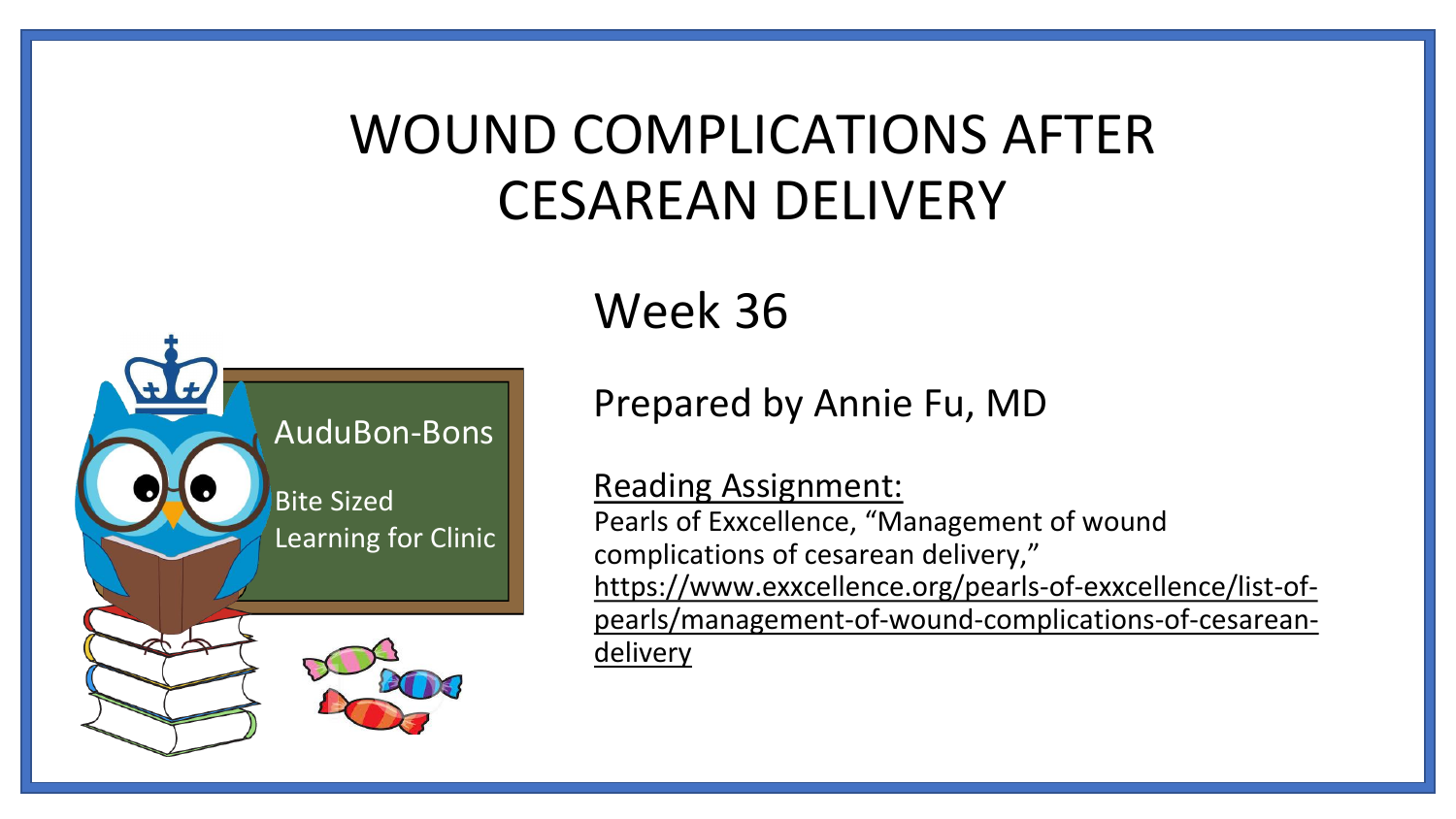# LEARNING OBJECTIVES

- Understand the most common types of wound complications after cesarean delivery
- Understand the risk factors for wound complications
- Understand how to manage common wound complications
- Understand measures to prevent wound complications

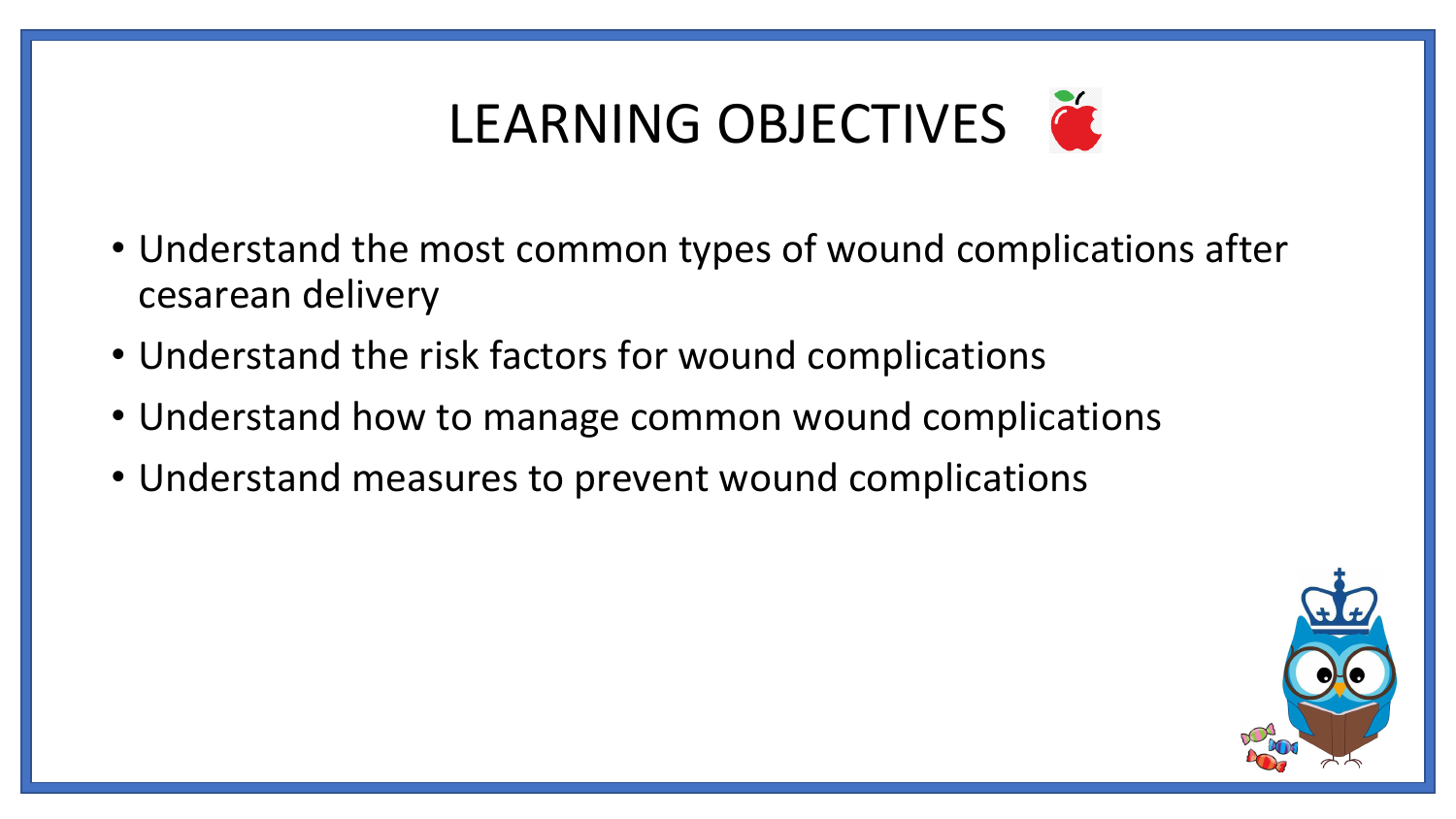### CASE VIGNETTE

- A 35 yo G4 P3013 woman presents on post-operative day 4 after a primary cesarean section with bleeding from her incision.
- She denies any other complaints and had a routine postoperative course.

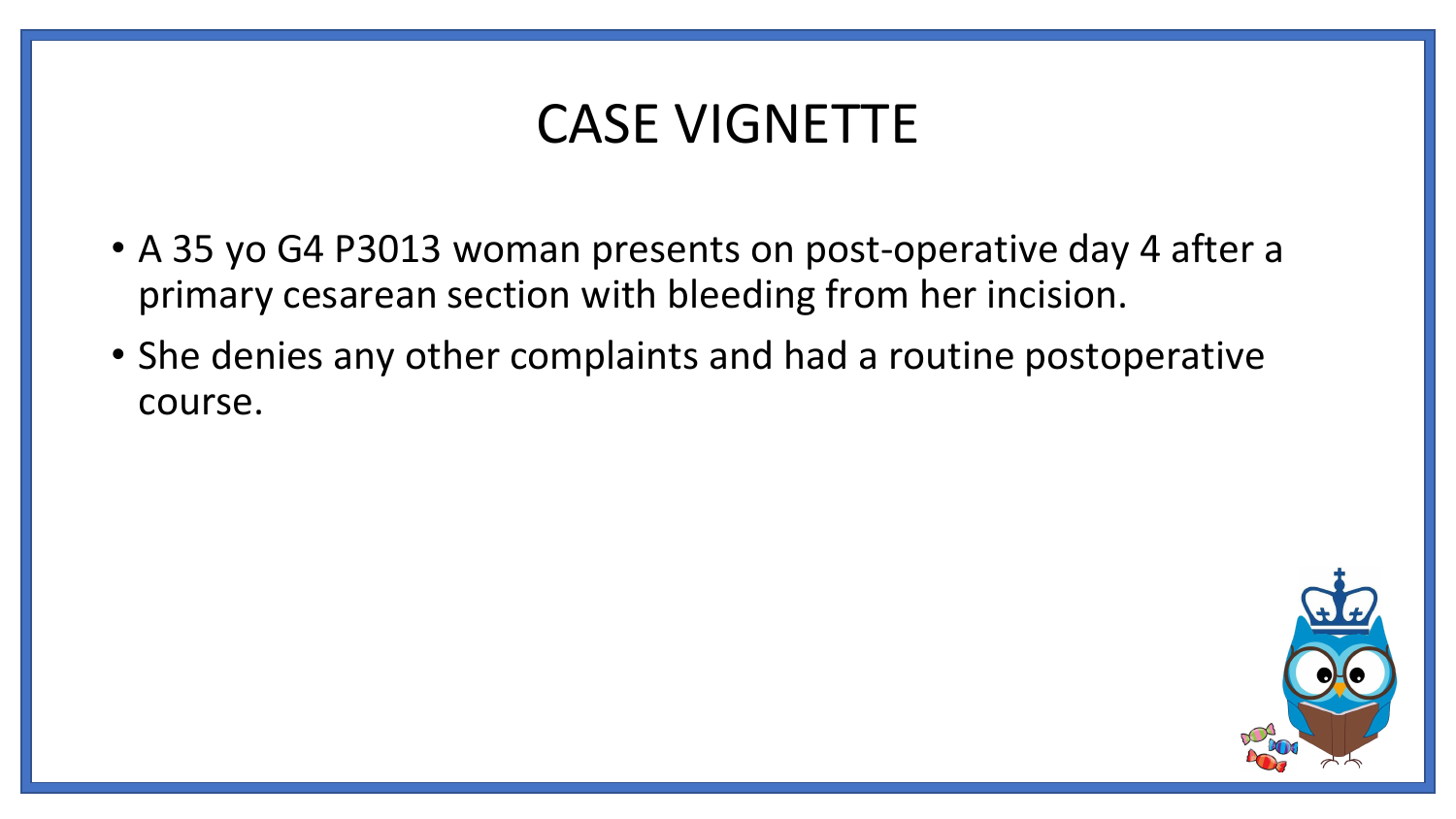### FOCUSED HISTORY

- OBHx: 3 FT C/S, 1 VTOP
- GynHx: No hx of STI/abnormal paps/fibroids/cysts
- PMH: Obesity
- $\cdot$  PSH:  $C/S \times 3$
- FH: Neg
- SH: No toxic habits, lives with partner and children
- Meds: PNV
- All: NKDA

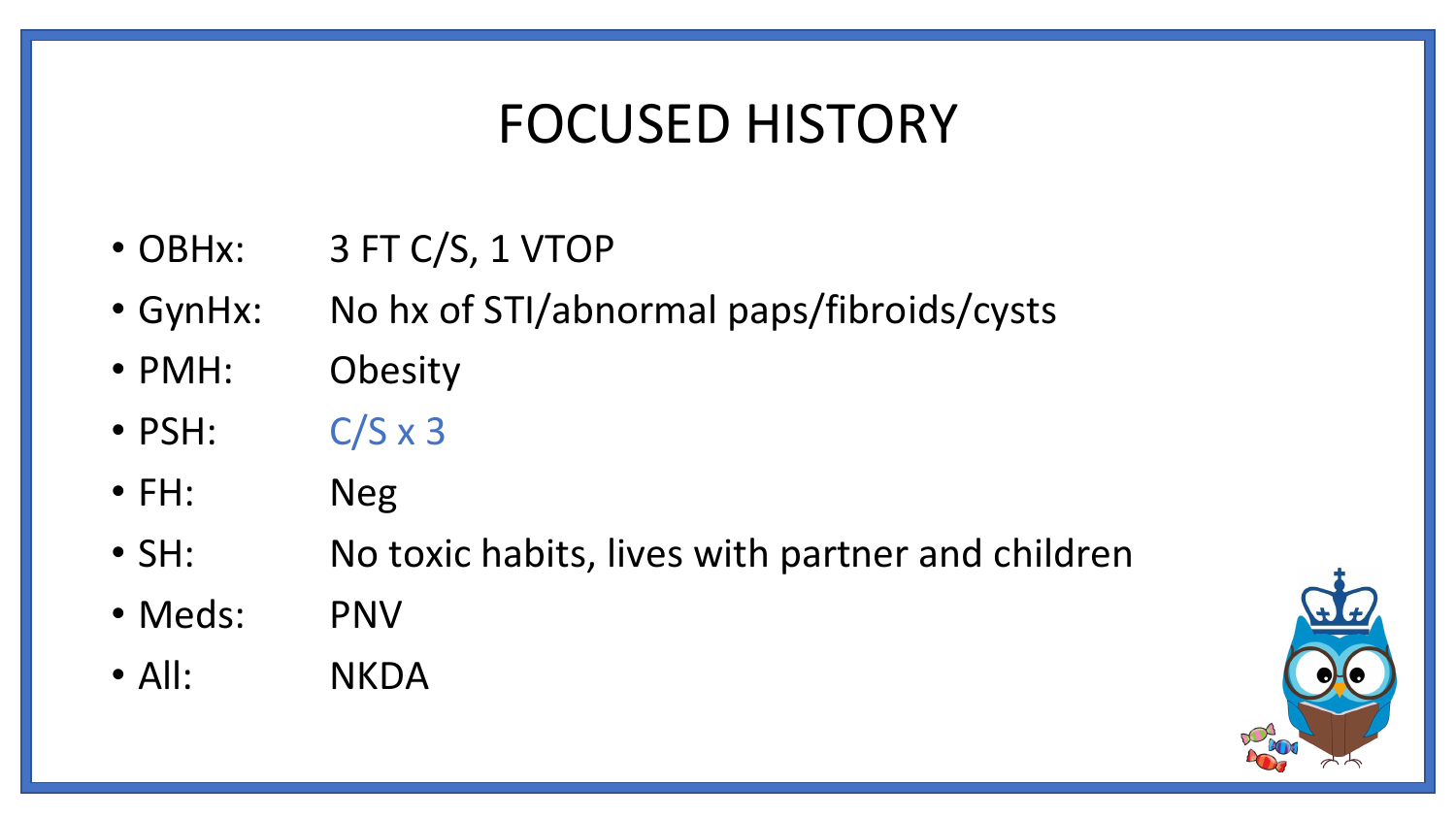### PERTINENT PHYSICAL EXAM FINDINGS

- VS: Height 168 cm, Wt 98 kg, BMI 34.7 kg/m<sup>2</sup>, BP 138/70, P 90, T 37.0
	- Gen: NAD
	- Chest: CTAB
	- CVS: RRR
	- Abd: Soft, minimally distended, bandage over incision soaked with blood. Small amount of bleeding noted from right aspect of incision; more dark blood expressed with pressure; no erythema over incision
	- Ext: NT, WWP

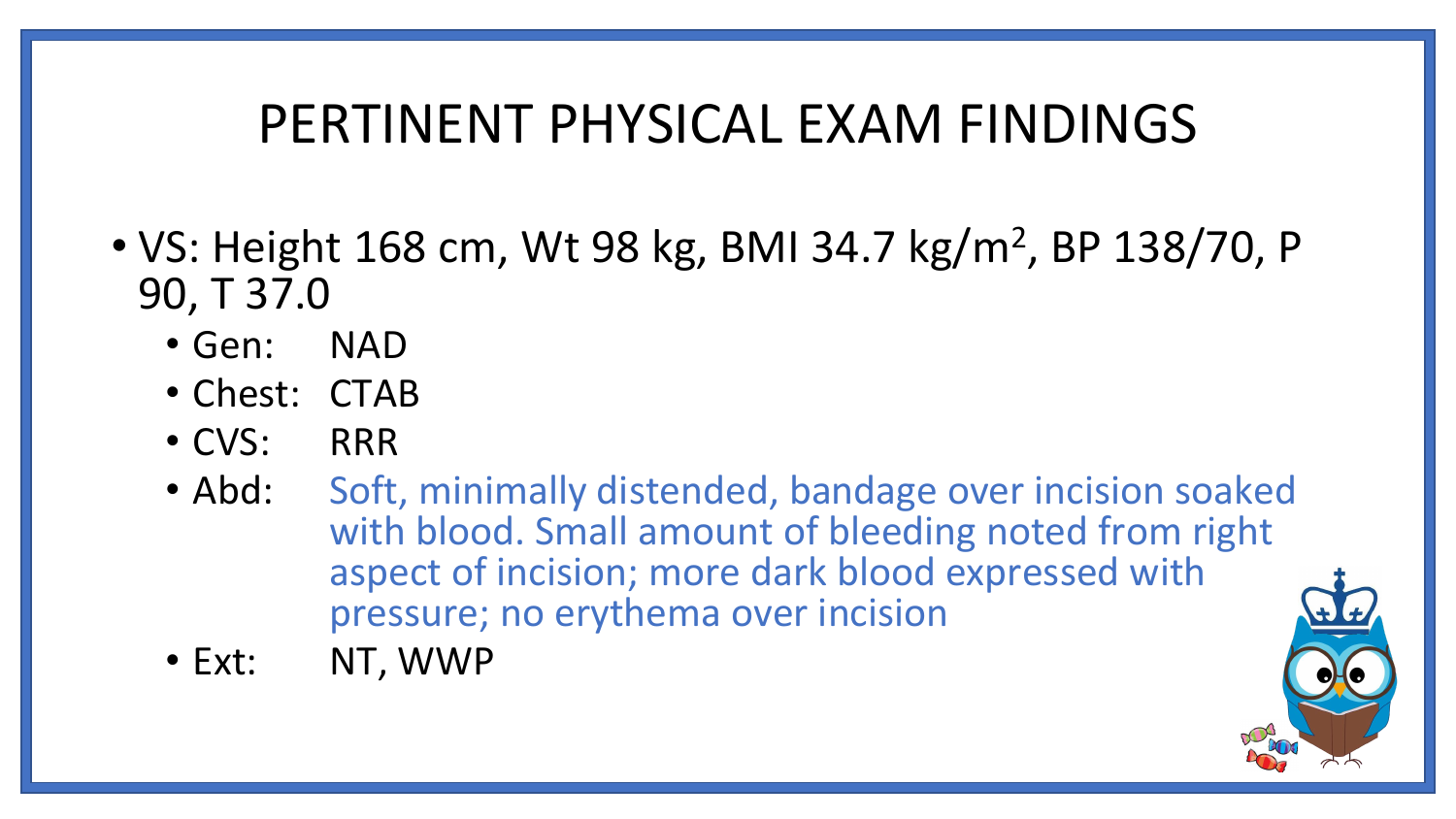### DIFFERENTIAL DIAGNOSIS

#### • **Wound complications**

- Hematoma/seroma (2-5%)
- Surgical site infections (2.5-16%)
	- Cellulitis
	- Necrotizing fasciitis (0.18%)
- Fascial dehiscence (2-5%)
	- Evisceration

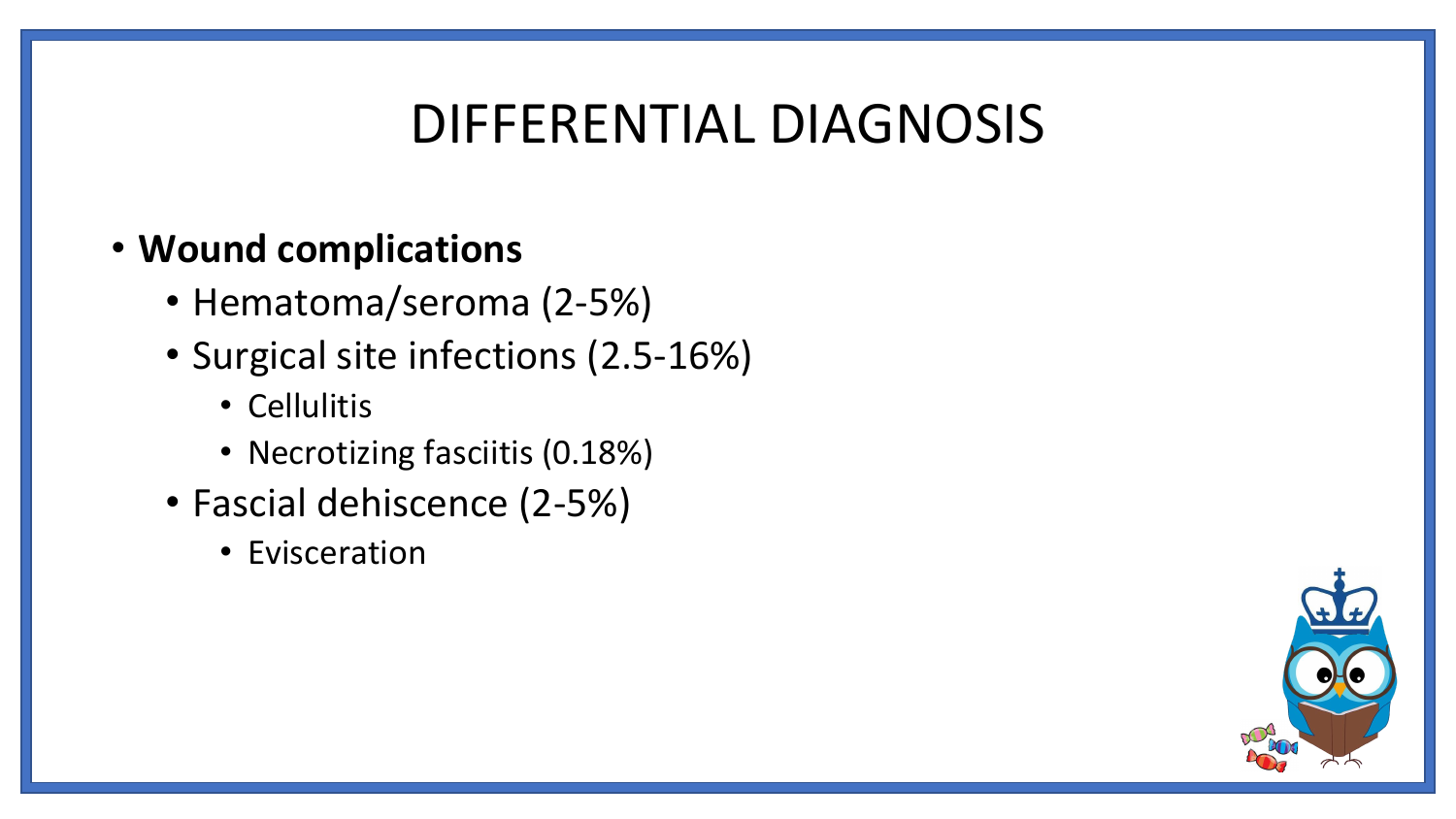### RISK FACTORS FOR WOUND COMPLICATIONS

- **Obesity** (depth of SC tissue > 2 cm)
- **Coexisting infection** (chorioamnionitis)
- **Unscheduled cesarean delivery**, **2 nd stage cesarean delivery**
- **Blood transfusion**
- **Anticoagulation therapy**
- **Subcutaneous hematoma**
- Maternal comorbidities (malnutrition, alcohol/drug/tobacco abuse immunosupression, diabetes, vascular disease, older age)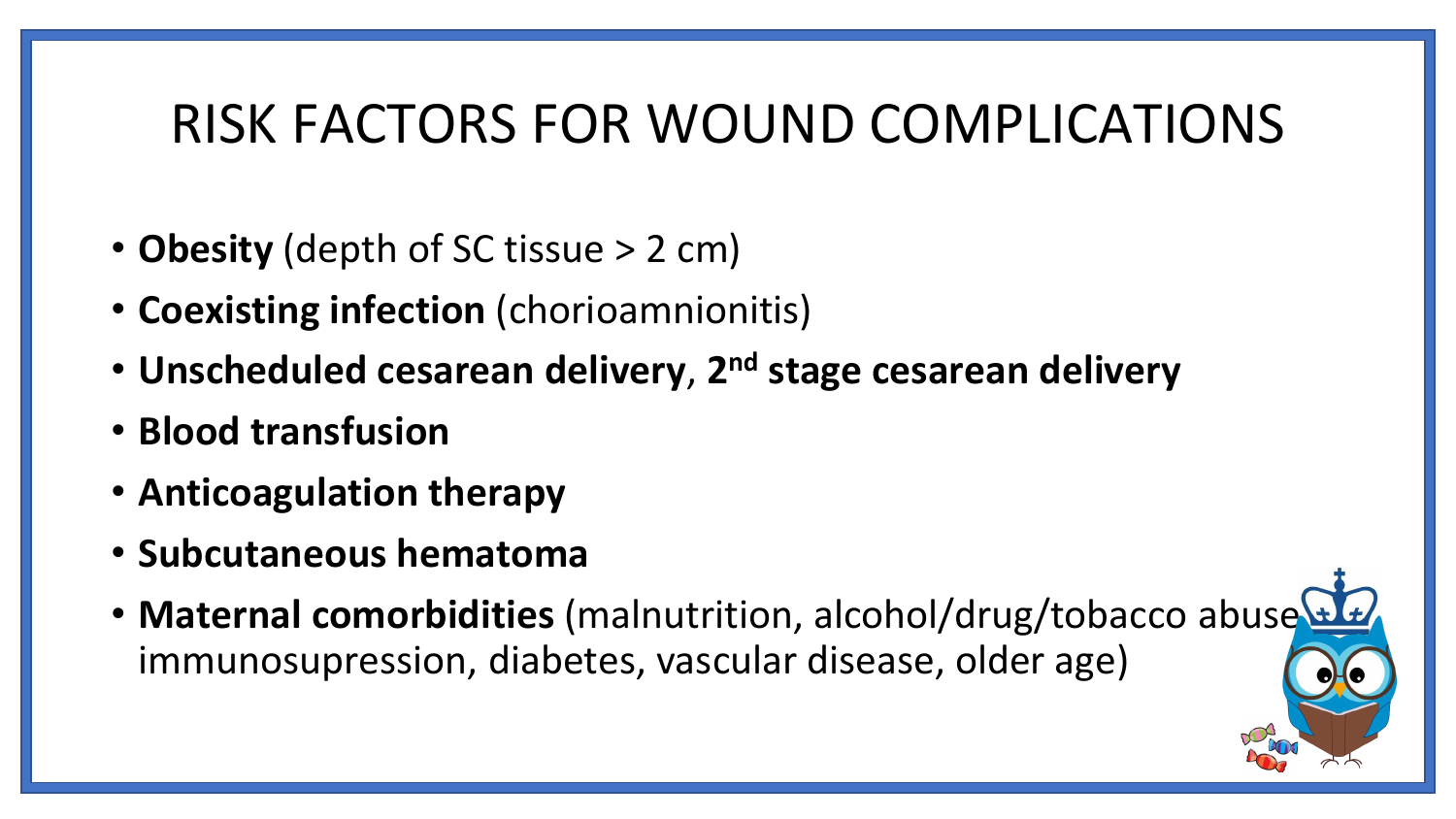# EVALUATION

- Clinical exam
	- Probe the incision with sterile q-tip. Remove staples/cut subcuticular stitch with scalpel as needed; lidocaine SC as needed
	- Assess fascial integrity
	- Assess for presence of erythema, warmth, pain out of proportion to presentation, crepitus
	- Assess quality of drainage, if any; i.e. serosanguinous, bloody, purulent
	- Collect wound cultures if concerned for infection
- Imaging
	- CT abdomen/pelvis can be useful in some cases but not necessary

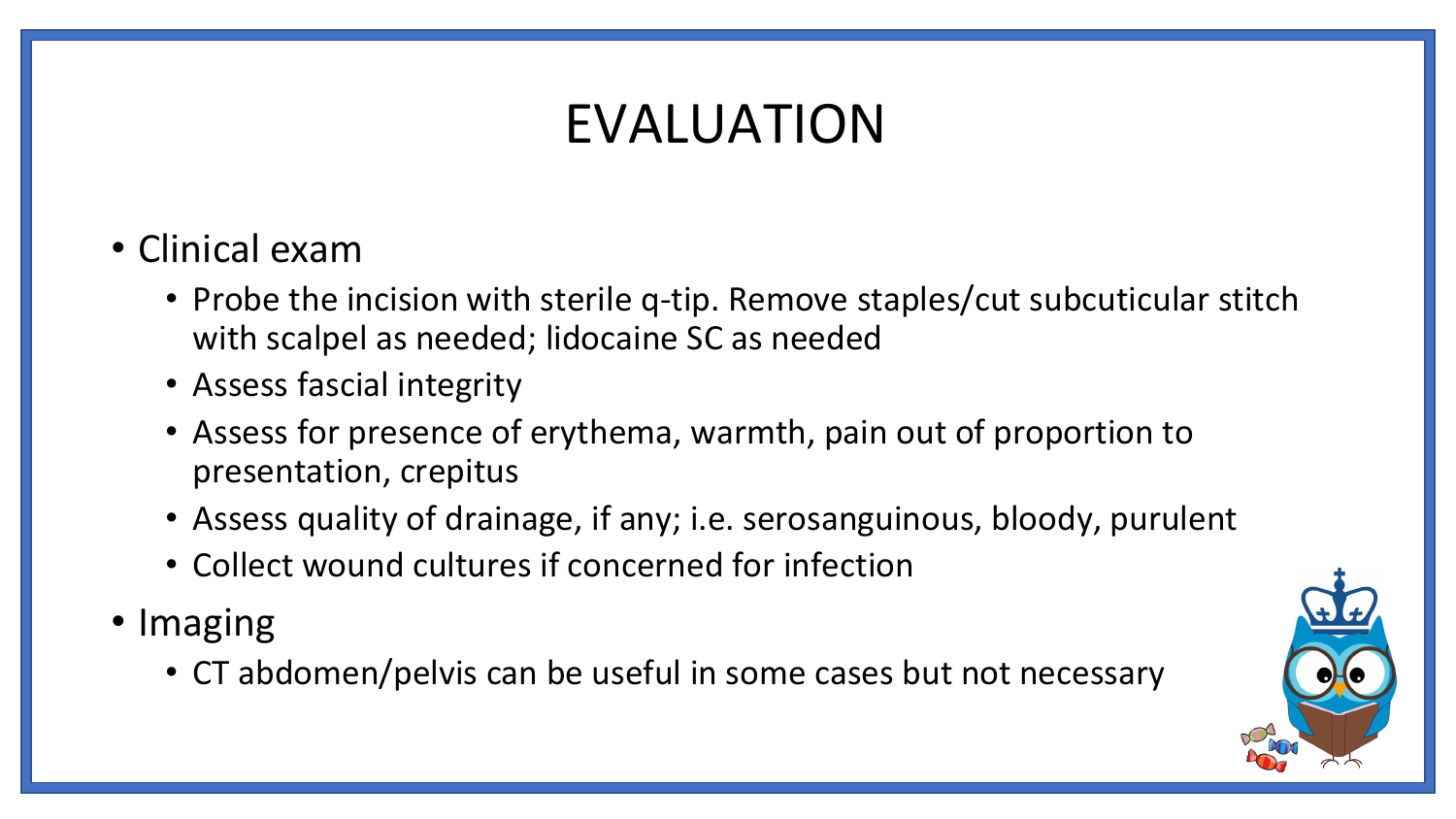## MANAGEMENT

#### • **Hematomas/seromas**

- Small collections can be managed expectantly
- Large collections should be explored, drained, irrigated with NS, packed
- Negative pressure wound therapy may be beneficial for women with large wounds

#### • **Surgical site infections**

- Antibiotics (e.g. used in cellulitis) & wound exploration (bedside or OR depending on extent), irrigation/debridement with sterile normal saline, packed
- Necrotizing fasciitis: emergent surgical debridement, broad-spectrum antibiotics (e.g. Zosyn + vanc), consultation w/ oncology/general surgery

#### • **Fascial dehiscence**

• Moist dressing over incision and emergent surgical management exploration, debridement, and closure

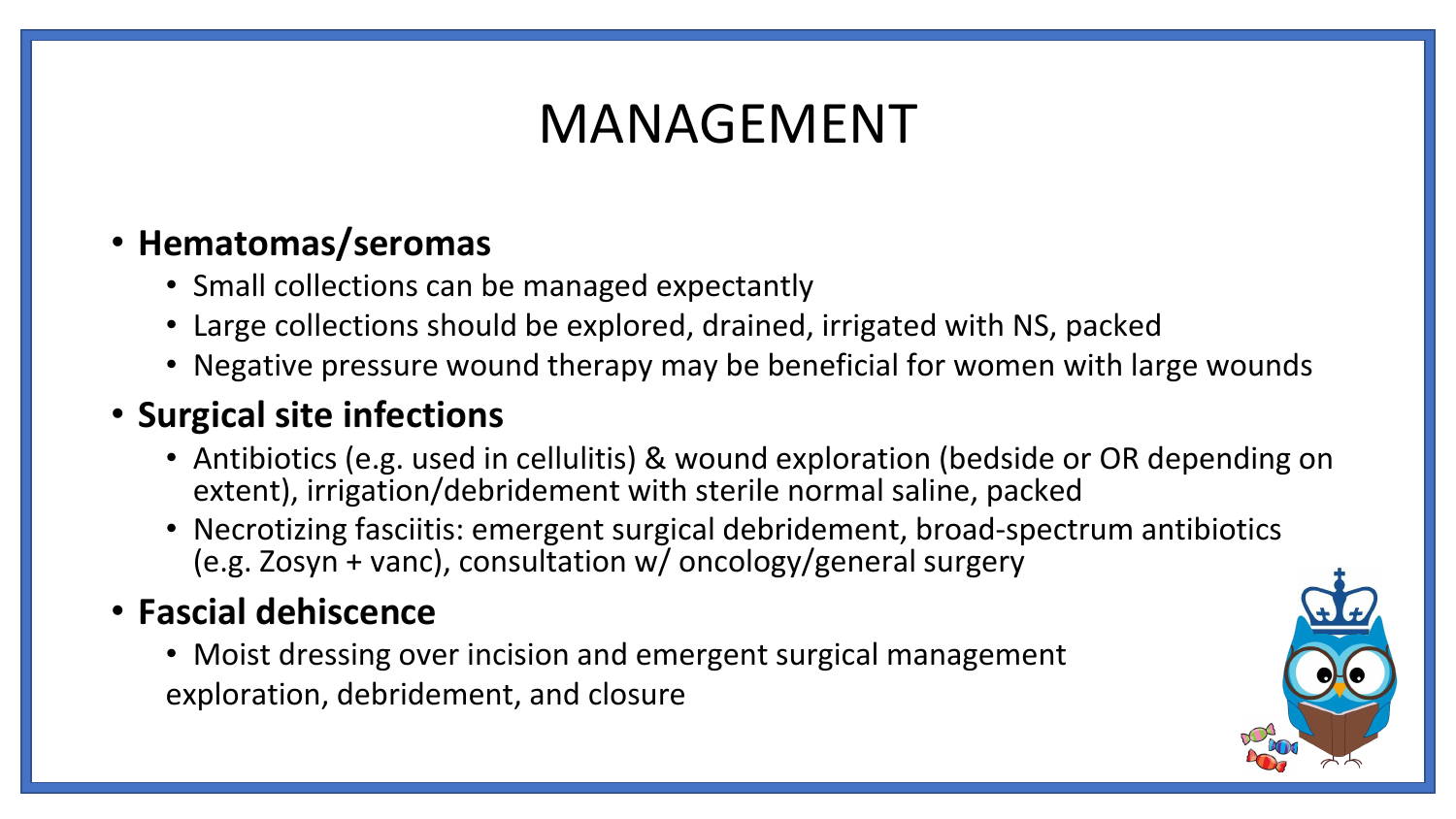# PREVENTION

- Antimicrobial Use
	- Antibiotics prophylaxis within 60 minutes before the start of CD
		- Azithromycin added in the setting of ruptured membranes
	- Usual abdominal skin cleansing with chlorhexidine-based solution; vaginal cleansing in laboring/SROM patients
	- Additional dose of antibiotics with 1) length of surgery > 4 hours, 2) EBL >1500 mL
- Use clippers instead of razors for hair removal

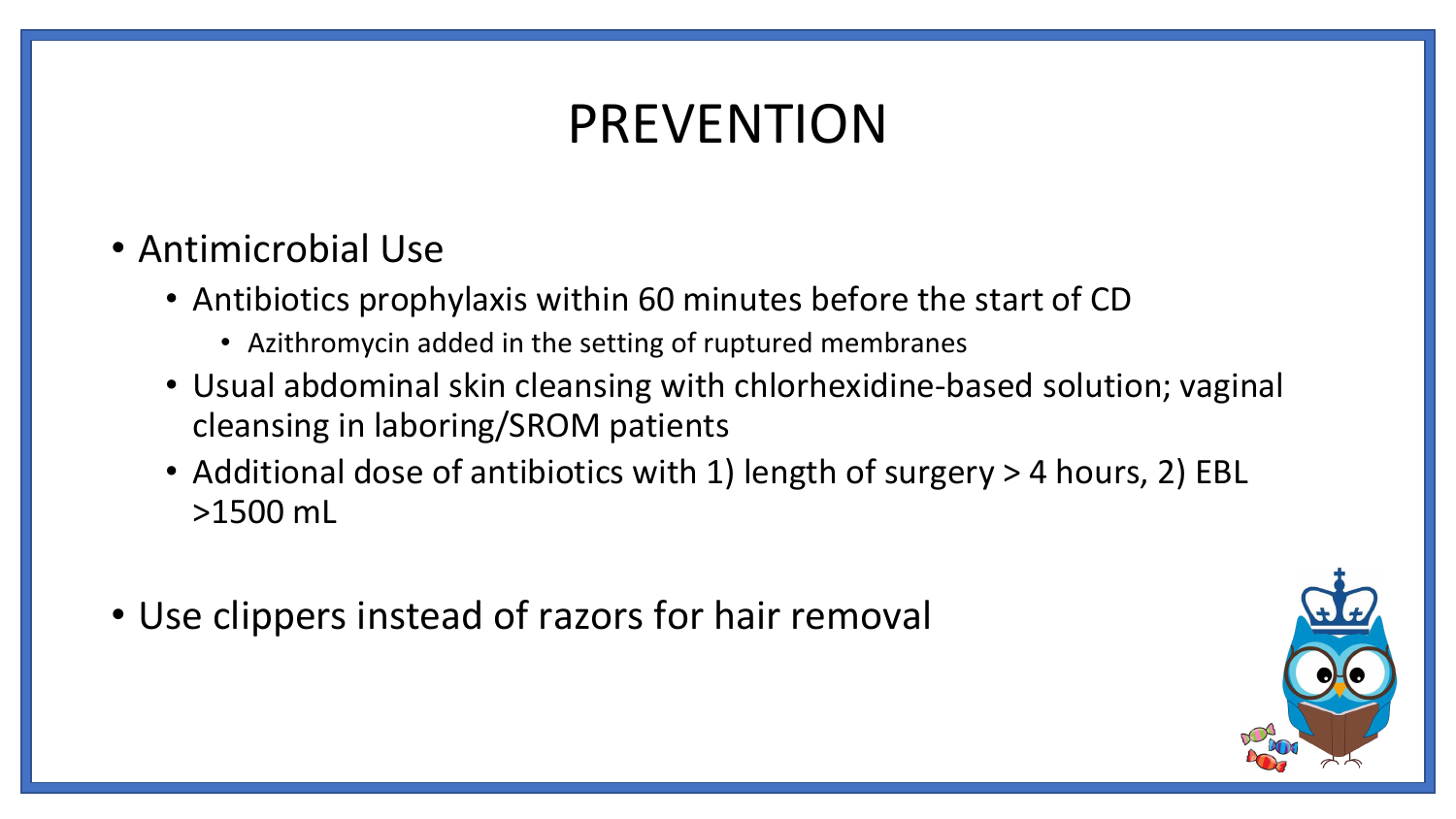# PREVENTION

- Surgical technique
	- Follow aseptic technique
	- Closure of subcutaneous space when > 2 cm deep
	- Fascial closure techniques to avoid fascial necrosis; i.e., 1 cm from fascial edge, 1 cm from adjacent fascial stitch
	- Skin closure with subcuticular stitching may be associated with less complications
- Surgical bundles
	- Staff training, standards of care

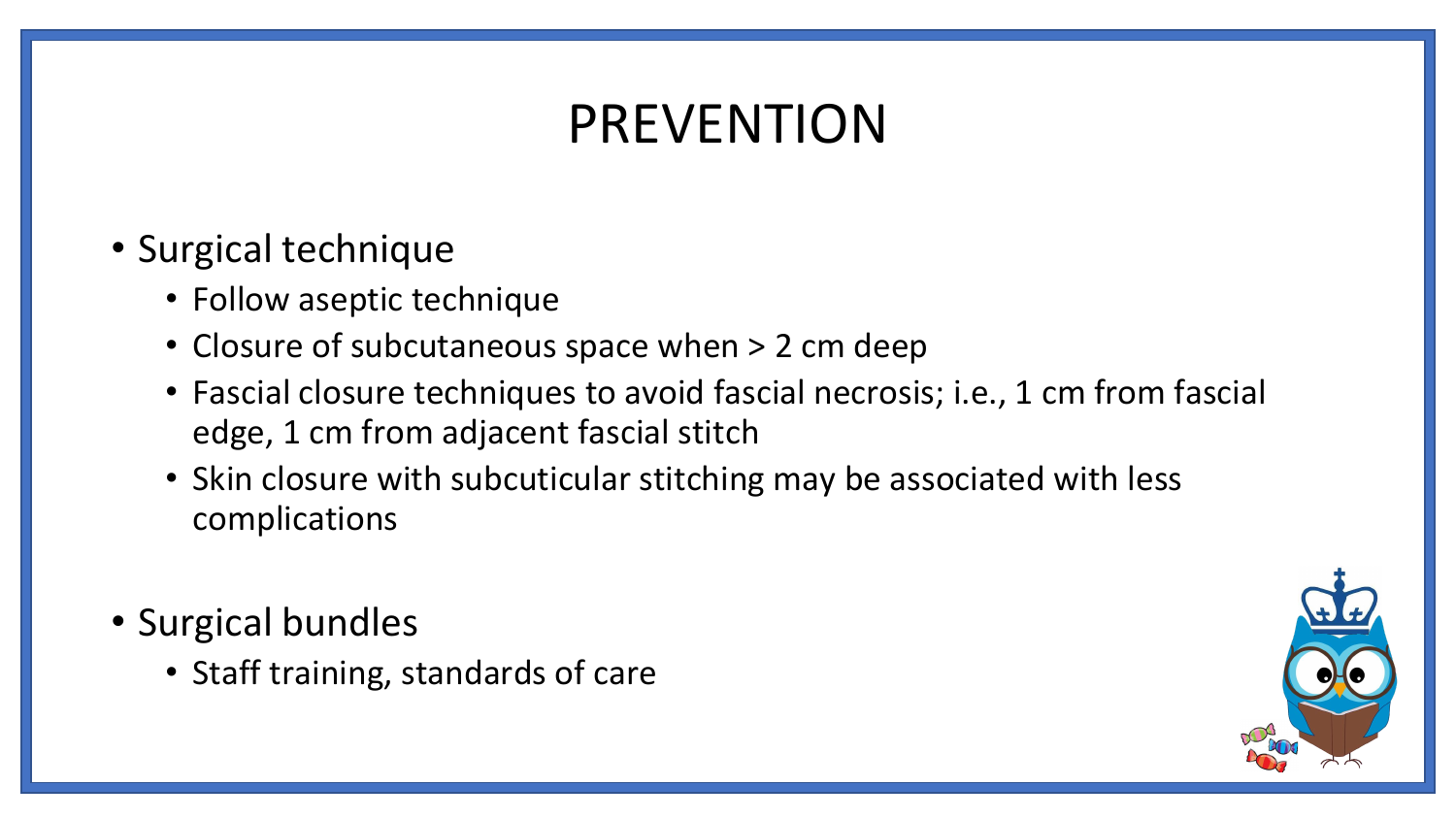### CASE VIGNETTE: EVALUATION & MANAGEMENT

- What are your next steps?
	- The incision is probed and the skin separates easily to midline; a hematoma is noted; the collection extends 5 cm medially and is 3 cm deep; fascia is intact
- What is your diagnosis?
	- **Wound hematoma**
- How do you manage this hematoma?
	- Irrigate with normal saline, assess for active bleeding
	- Pack wound with wet-to-dry dressing
	- Patient will receive VNS services for daily dressing changes until wound he via secondary intention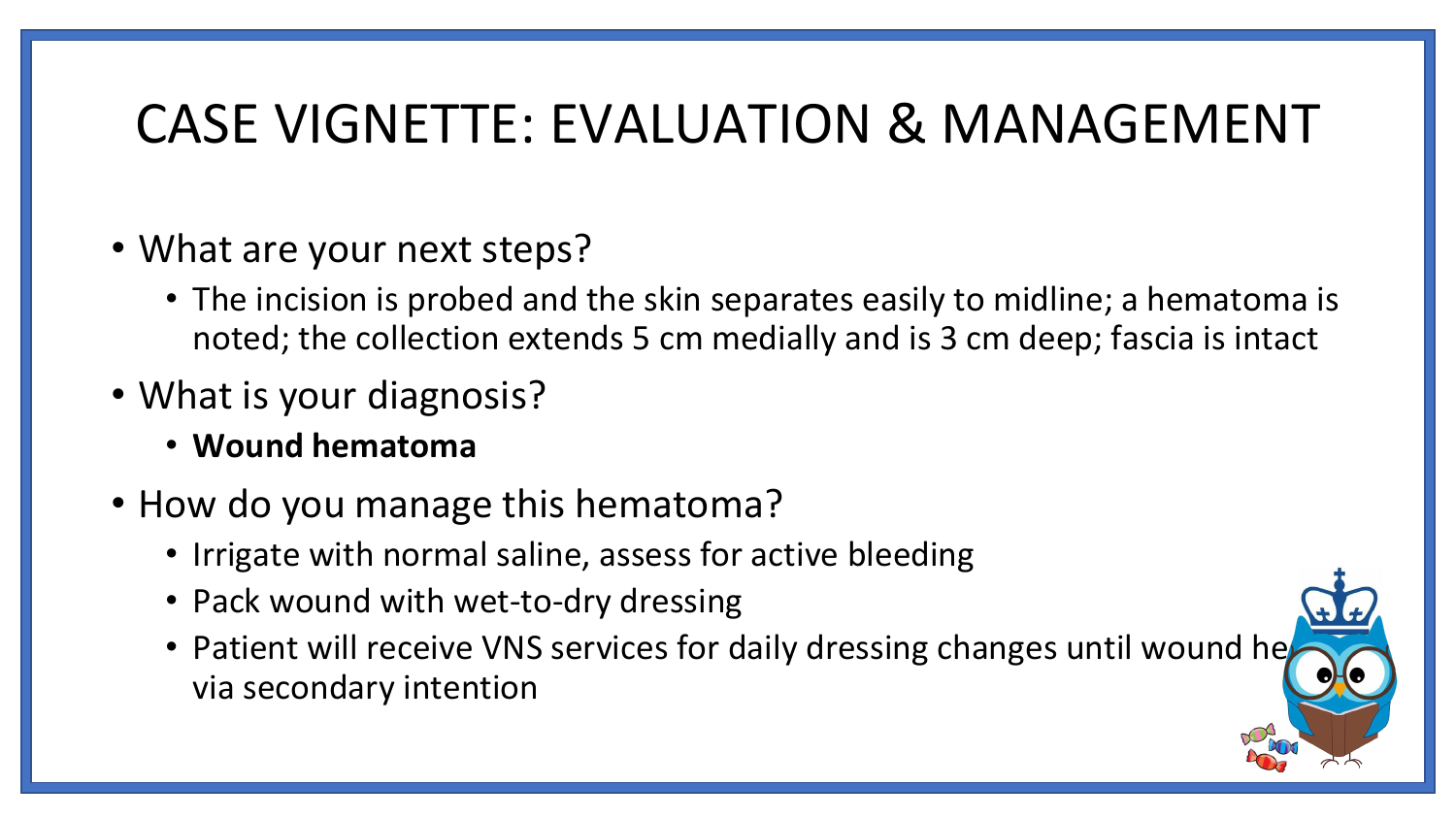# BILLING AND CODING

#### • Diagnoses:

- O90.2, Hematoma of obstetric wound
- O90.0, Disruption of cesarean wound
- T81.31XA, Disruption of external operation (surgical) wound
- O86.0, Infection of obstetric surgical wound
- Procedure:
	- 10140, Incision and drainage of hematoma, seroma, or fluid collection
	- 97597, Recurrent wound debridements

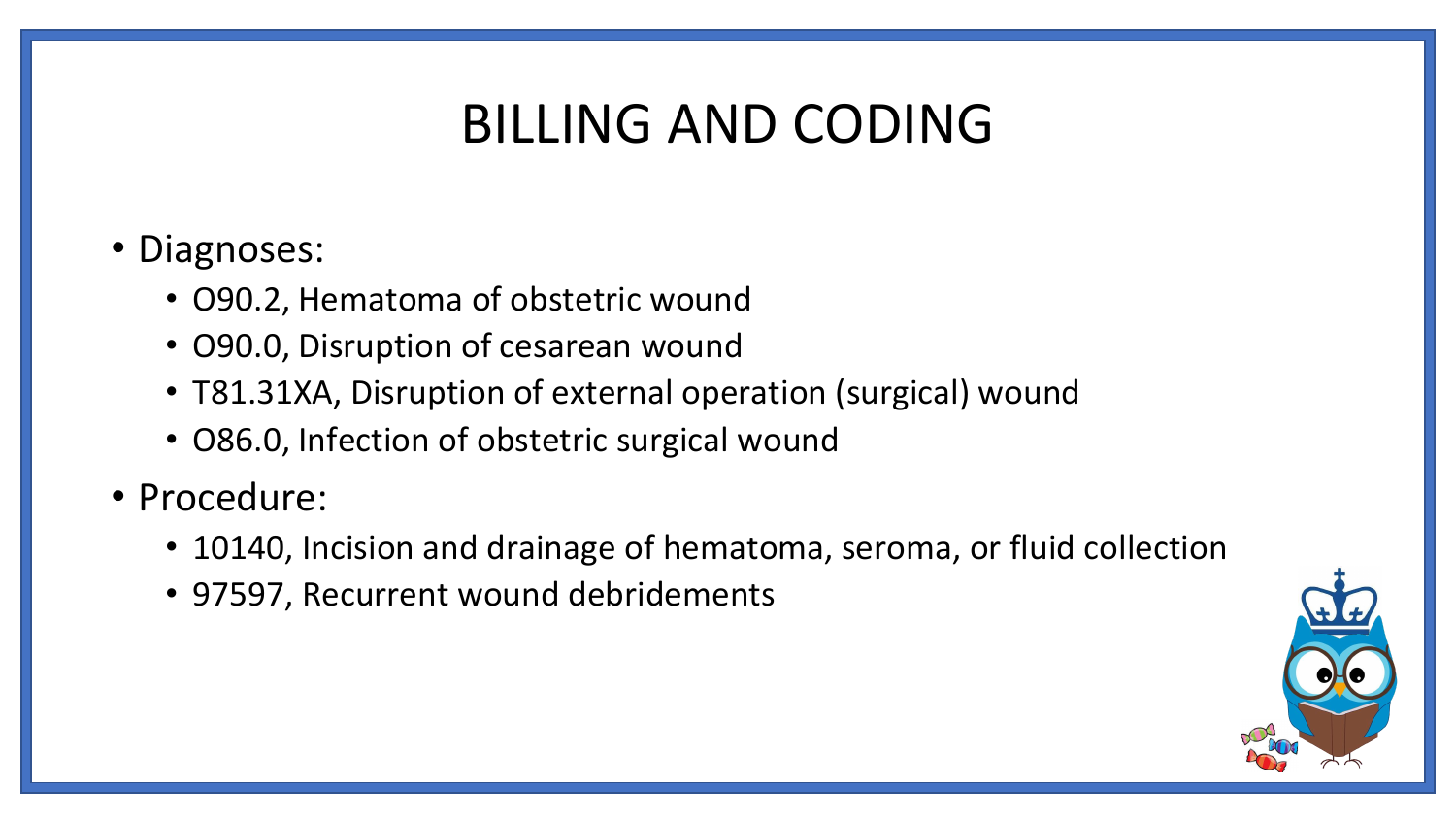### BILLING AND CODING

CPT Code: New outpatient visit

• At least 99203 (higher if attending sees patient with you)

CPT Code: Established outpatient visit

• At least 99213 (higher if attending sees patient with you)

| <b>NEW PATIENT VISIT</b>                    |                           |                           |       |                           |       | ESTABLISHED PATIENT VISH                    |            |       |       |       |       |
|---------------------------------------------|---------------------------|---------------------------|-------|---------------------------|-------|---------------------------------------------|------------|-------|-------|-------|-------|
| <b>CPT Code</b>                             | 99201                     | 99202                     | 99203 | 99204                     | 99205 | <b>CPT Code</b>                             | 99211      | 99212 | 99213 | 99214 | 99215 |
| Required Key Components *(3/3 required)     |                           |                           |       |                           |       | Required Key Components ** (2/3 required)   |            |       |       |       |       |
| <b>History and Exam</b>                     |                           |                           |       |                           |       | <b>History and Exam</b>                     |            |       |       |       |       |
| Problem-Focused                             | $\mathbf x$               |                           |       |                           |       | Problem-Focused                             | <b>N/A</b> | X     |       |       |       |
| <b>Expanded Problem-Focused</b>             |                           | X                         |       |                           |       | <b>Expanded Problem-Focused</b>             |            |       | X     |       |       |
| Detailed                                    |                           |                           | X     |                           |       | Detailed                                    |            |       |       | A     |       |
| Comprehensive                               |                           |                           |       | X                         | X     | Comprehensive                               |            |       |       |       |       |
| <b>Medical Decision Making (complexity)</b> |                           |                           |       |                           |       |                                             |            |       |       |       |       |
| Straightforward                             | $\boldsymbol{\mathsf{x}}$ | $\boldsymbol{\mathsf{x}}$ |       |                           |       | <b>Medical Decision Making (complexity)</b> |            |       |       |       |       |
| Low                                         |                           |                           | X     |                           |       | Straightforward                             | <b>N/A</b> | χ     |       |       |       |
| Moderate                                    |                           |                           |       | $\boldsymbol{\mathsf{x}}$ |       | Low                                         |            |       | X     |       |       |
| High<br>$\bullet$                           |                           |                           |       |                           | X     | • Moderate                                  |            |       |       | χ     |       |
| <b>Contributory Factors</b>                 |                           |                           |       |                           |       | High                                        |            |       |       |       | A     |
| <b>Presenting Problem (Severity)</b>        |                           |                           |       |                           |       | <b>Contributory Factors</b>                 |            |       |       |       |       |
| • Self-Limited or Minor                     | X                         |                           |       |                           |       | <b>Presenting Problem (Severity)</b>        |            |       |       |       |       |
| Low to Moderate                             |                           | X                         |       |                           |       |                                             |            |       |       |       |       |
| Moderate                                    |                           |                           | X     |                           |       | Minimal                                     | ∼          |       |       |       |       |
| Moderate to High                            |                           |                           |       | x                         | X     | • Self-Limited or Minor                     |            | χ     |       |       |       |
| <b>Counseling</b>                           |                           |                           |       |                           |       | Low to Moderate                             |            |       | χ     |       |       |
| <b>Coordination of Care</b>                 |                           |                           |       |                           |       | Moderate to High                            |            |       |       | A     |       |
| <b>Typical Face-to-Face Time (Minutes)</b>  | 10                        | 20                        | 30    | 45                        | 60    | <b>Coordination of Care</b>                 |            |       |       |       |       |
|                                             |                           |                           |       |                           |       | <b>Typical Face-to-Face Time (Minutes)</b>  | 5          | 10    | 15    | 25    | 40    |

. . . . . . . . . .

8. A 9. ISBN 97-5-71-8-71